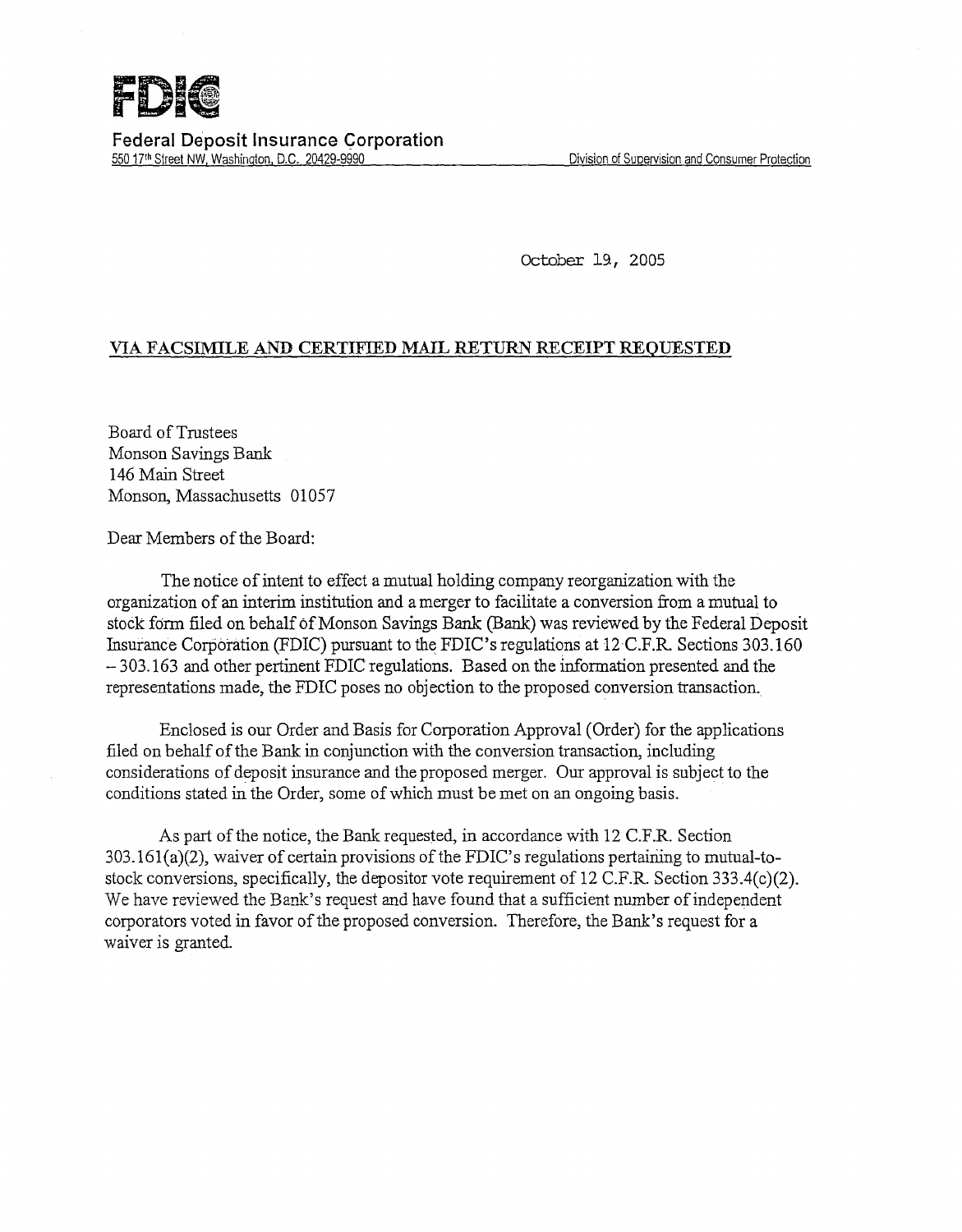Board of Directors Monson Savings Bank Page 2

Please notify the Boston Area Office in writing when the proposed transaction has been consummated. If an extension of time limit included in the Order is required, a letter requesting a specific extension of the limitation, including reasons therefore, should be submitted to the Boston Area Office.

Sincerely,

## **/S/**

John M. Lane Deputy Director

Enclosure

cc: Darah E. Manning Nutter McClemien & Fish LLP World Trade Center West *155* Seaport Boulevard Boston, Massachusetts 02210-2604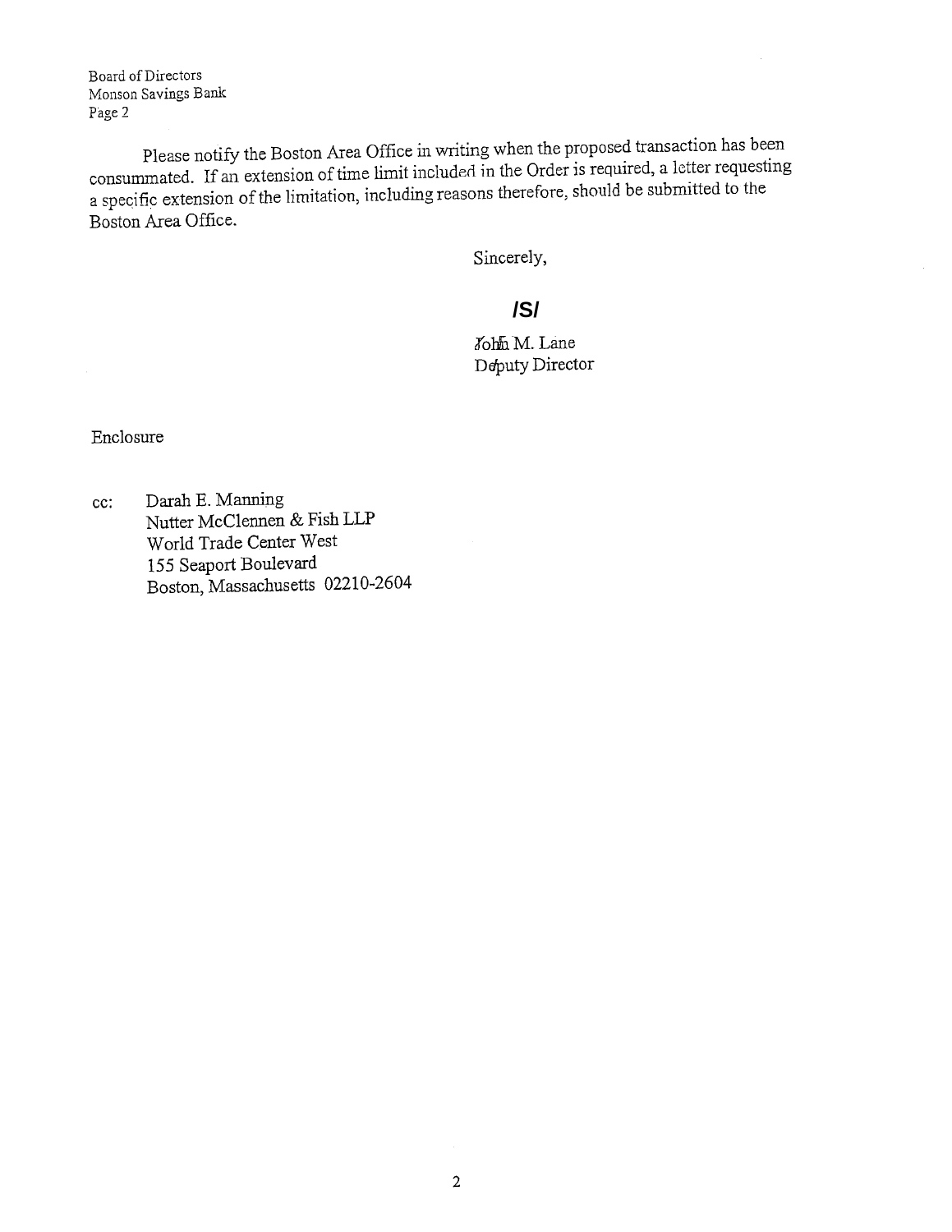## FEDERAL DEPOSIT INSURANCE CORPORATION

Monson Savings Bank Monson, Hampden County, Massachusetts

Application for Federal Deposit Insurance and Consent to Merge

## ORDER AND BASIS FOR CORPORATION APPROVAL

Pursuant to Section 5 and Section 18(c) and other provisions of the Federal Deposit Insurance (FDI) Act, an application has been filed on behalf of Monson Savings Bank, Monson, Massachusetts (Mutual Institution), currently a state-chartered, mutually-owned Bank Insurance Fund (BIF) member with total resources of\$177,912,000 and total deposits of \$138,079,000 as of June 30, 2005, for the FDIC's consent to merge with Monson Interim Subsidiary Bank, Monson, Massachusetts, a proposed new interim, state-chartered stock savings bank. In addition, applications have been filed for Federal deposit insurance for Monson Interim Mutual Bank (a *de novo* mutual savings bank to be subsequently organized into a mutual holding company) and Monson Interim Subsidiary Bank.

The transaction is to effect the Mutual Institution's plan of reorganization which, solely to facilitate such undertaking, provides for:

- Mutual Institution to organize a new *de novo* mutual savings bank under Massachusetts law to be known as Monson Interim Mutual Bank.
- Monson Interim Mutual Bank to reorganize into mutual holding company to be known as Monson Financial Services MHC.
- Monson Financial Services MHC to establish a Massachusetts stock corporation to be known as Monson Financial Services Corporation.
- Monson Financial Services MHC to establish a wholly-owned subsidiary of Monson Financial Services Corporation to be known as Monson Interim Subsidiary Bank.
- Mutual Institution to immediately merge with and into Monson Interim Subsidiary Bank, under the name of Monson Savings Bank, but with the charter of the Monson Interim Subsidiary Bank surviving (Resultant Bank or Monson Savings Bank).
- Monson Financial Services MHC to immediately thereafter contribute 100% of the shares of the Resultant Bank to Monson Financial Services Corporation.

Upon consummation of the reorganization, the deposits of the Monson Savings Bank will continue to be insured under the BIF. On the effective date of the reorganization, Monson Savings Bank will be a stock bank that is wholly owned by Monson Financial Services Corporation, which will be wholly-owned by Monson Financial Services MHC. Applications for the establishment of Monson Financial Services MHC and Monson Financial Services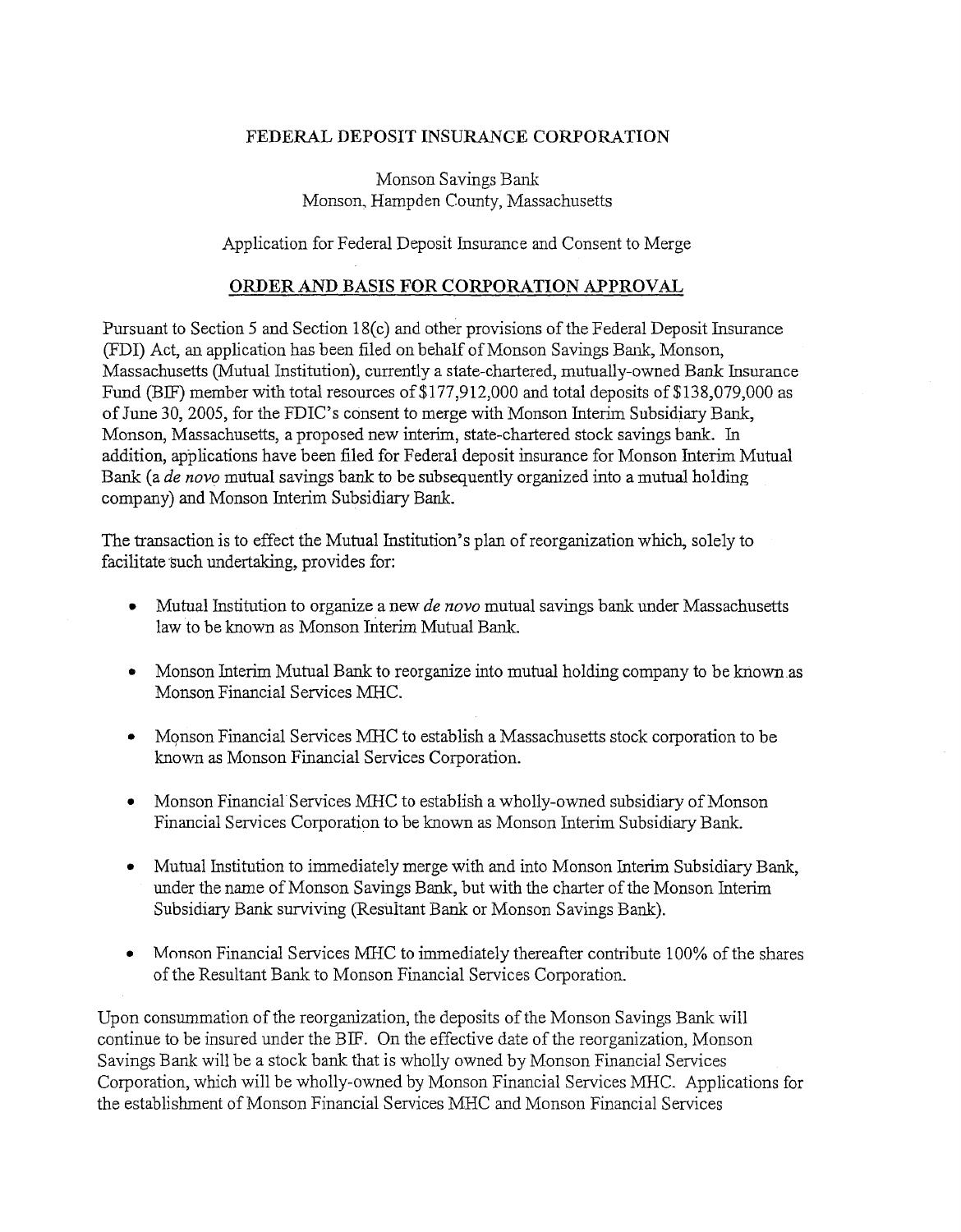Corporation have been approved by the Board of Governors of the Federal Reserve System. Also, the Commonwealth of Massachusetts has granted Monson Savings Bank the authority to conduct a banking business and approved the establishment and operation of a stock savings bank. Following consummation of the merger, Monson Savings Bank will operate the same banking business, with the same management, at the same locations now being served by the Mutual Institution. The proposed transaction, per se, will not alter the competitive stmcture of banking in the market served by the Mutual Institution. Monson Savings Bank's main office will continue to be located at 146 Main Street, Monson, Massachusetts.

Notice of the proposed transaction, in a form approved by the FDIC, has been published pursuant to the FDI Act. A review of available information, including the Community Reinvestment Act (CRA) Statement of the proponent, disclosed no inconsistencies with the purposes of the CRA. Monson Savings Bank is expected to continue to meet the credit needs of its entire community, consistent with the safe and sound operation of the institution.

In connection with the applications, the FDIC has taken into consideration the financial and managerial resources and future prospects of the proponent banks and the Resultant Bank, the convenience and needs of the community to be served, and the effectiveness of the Resultant Bank's efforts in combating money laundering activities. In connection with the applications for deposit insurance, the FDIC has taken into consideration the: financial history and condition; adequacy of the capital structure; future earnings prospects; general character and fitness of management; risk to the insurance fund; convenience and needs of the community; and consistency of corporate powers. Having found favorably on all statutory factors and having considered other relevant information, including reports on the competitive factors furnished by the Comptroller of the Currency, the Board of Governors of the Federal Reserve System, the Office of Thrift Supervision, and the Attorney General of the United States, it is the FDIC's judgment that the applications should be and hereby are approved, subject to the following conditions:

- 1. That, except for the proposed transfer of stock to Monson Financial Services MHC and the contribution of that stock by Monson Financial Services MHC to Monson Financial Services Corporation, no shares of the stock of Monson Savings Bank shall be sold, transferred or otherwise disposed of, to any person (including any Employee Stock Ownership Plan) unless prior notice is provided to, and non-objection is received from, the FDIC;
- 2. That, prior to a sale, transfer or other disposition of any shares of Monson Financial Services Corporation by Monson Financial Services MHC, to any person (including any Employee Stock Ownership Plan) or a conversion of Monson Financial Services MHC, to stock form; Monson Savings Bank will provide written notification to the FDIC and provide the FDIC with copies of all documents filed with the state and Federal banking and/or securities regulators in connection with any sale, transfer, disposition or conversion;
- 3. That, should any shares of stock of Monson Savings Bank or Monson Financial Services Corporation be issued to persons other than Monson Financial Services MHC, any